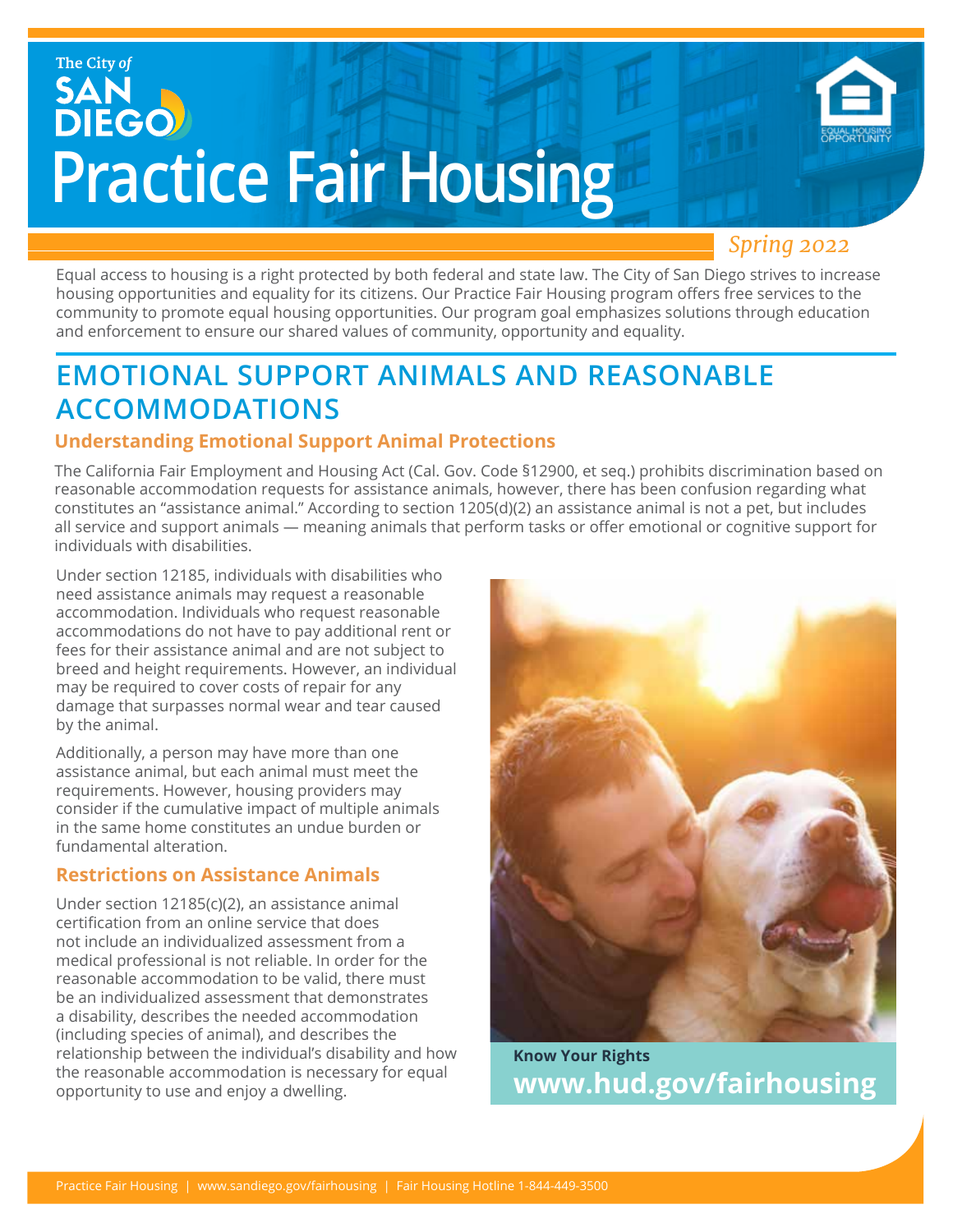## Fair Housing in the News

Under section 12185(d)(6), reasonable conditions may be imposed on the use of assistance animals to ensure the animal is under control of the individual with a disability — such as restrictions on activities that may constitute a nuisance (i.e., waste disposal). However, if these restrictions interfere with the ability of the animal to perform its duties, the regulation may not be enforced.

### **Example**

**A leash requirement may interfere with the ability of a service or guide dog to lead their disabled owner. Similarly, a "no noise" requirement may interfere with a dog's job of barking to alert an individual of a danger. However, constant barking when the individual is not home may constitute a nuisance. In these instances, any conditions or regulations imposed on the disabled individual may not be more restrictive than those imposed on other animals at the property.**

### **When a Service Animal Can be Denied**

Under section 12179(a)(6), a housing provider may deny a reasonable accommodation if the assistance animal is a direct threat to public health, safety, or others or would cause substantial physical damage to the property of others under section 12185(d)(9). In order to determine if accommodations pose a direct threat to health or safety, or would cause substantial physical damage to property of others, you must consider: (1) the nature, duration and security of the risk; (2) probability that a direct threat will actually occur; (3) whether any reasonable accommodations will eliminate the direct threat or substantial physical damage to the property of others. This direct threat assessment must be proven by direct, credible (and not speculative) evidence of harm or damage caused by the animal in order to deny the reasonable accommodation.

### **FAIR HOUSING IN ACTION Source of Income Protections**

On Jan. 1, 2020, SB 329 (Mitchell) went into effect, making it unlawful for housing providers to turn away tenants who hold government housing assistance vouchers, including programs such as Section 8/ Housing Choice Vouchers. Government housing subsidies are now considered a protected "source of income" under California's fair housing laws. Advertisements for the sale or rental of housing accommodations that indicate a preference or limitation based on source of income are unlawful.

"The point of the law is to ensure all housing applicants

with Section 8 and other housing assistance vouchers receive a fair vetting from housing providers," said DFEH Director Kevin Kish. "Advertisements that exclude voucher holders from applying for housing are unlawful and must be taken down."

Additionally, DFEH published a Frequently Asked Questions document for housing providers on how to comply with the source of income protections. Located at:

**[dfeh.ca.gov/wp-content/uploads/sites/32/2020/02/](http://www.dfeh.ca.gov/wp-content/uploads/sites/32/2020/02/SourceofIncomeFAQ_ENG.pdf.   ) [SourceofIncomeFAQ\\_ENG.pdf](http://www.dfeh.ca.gov/wp-content/uploads/sites/32/2020/02/SourceofIncomeFAQ_ENG.pdf.   )**

The DFEH also has tips for tenants:

**[dfeh.ca.gov/wp-content/uploads/sites/32/2020/02/](http://www.dfeh.ca.gov/wp-content/uploads/sites/32/2020/02/SourceofIncomeFactSheet_ENG.pdf.) [SourceofIncomeFactSheet\\_ENG.pdf.](http://www.dfeh.ca.gov/wp-content/uploads/sites/32/2020/02/SourceofIncomeFactSheet_ENG.pdf.)**



### **Updated Federal Fair Housing Guidance Now Includes LGBTQ+**

On Jan. 20, 2021, President Joe Biden issued Executive Order 13988 on Preventing and Combating Discrimination on the basis of Gender Identity or Sexual Orientation. The U.S. Department of Housing and Urban Development (HUD) has issued guidance about housing discrimination based on sexual orientation and gender identity. As a result, the same federal workplace protections now apply to housing. To learn more about the legislation, please visit: **<https://bit.ly/3q7B1en>**.

### **ADDITIONAL INFORMATION**

The Department of Fair Employment and Housing has introduced regulations, some interpreting previously existing law, that became effective Jan. 1, 2021. A new protected status was added, and a few were redefined. Please visit: **[dfeh.ca.gov/LegalRecords](http://dfeh.ca.gov/LegalRecords)** [to learn more](http:// to learn more about the changes)  [about the changes](http:// to learn more about the changes).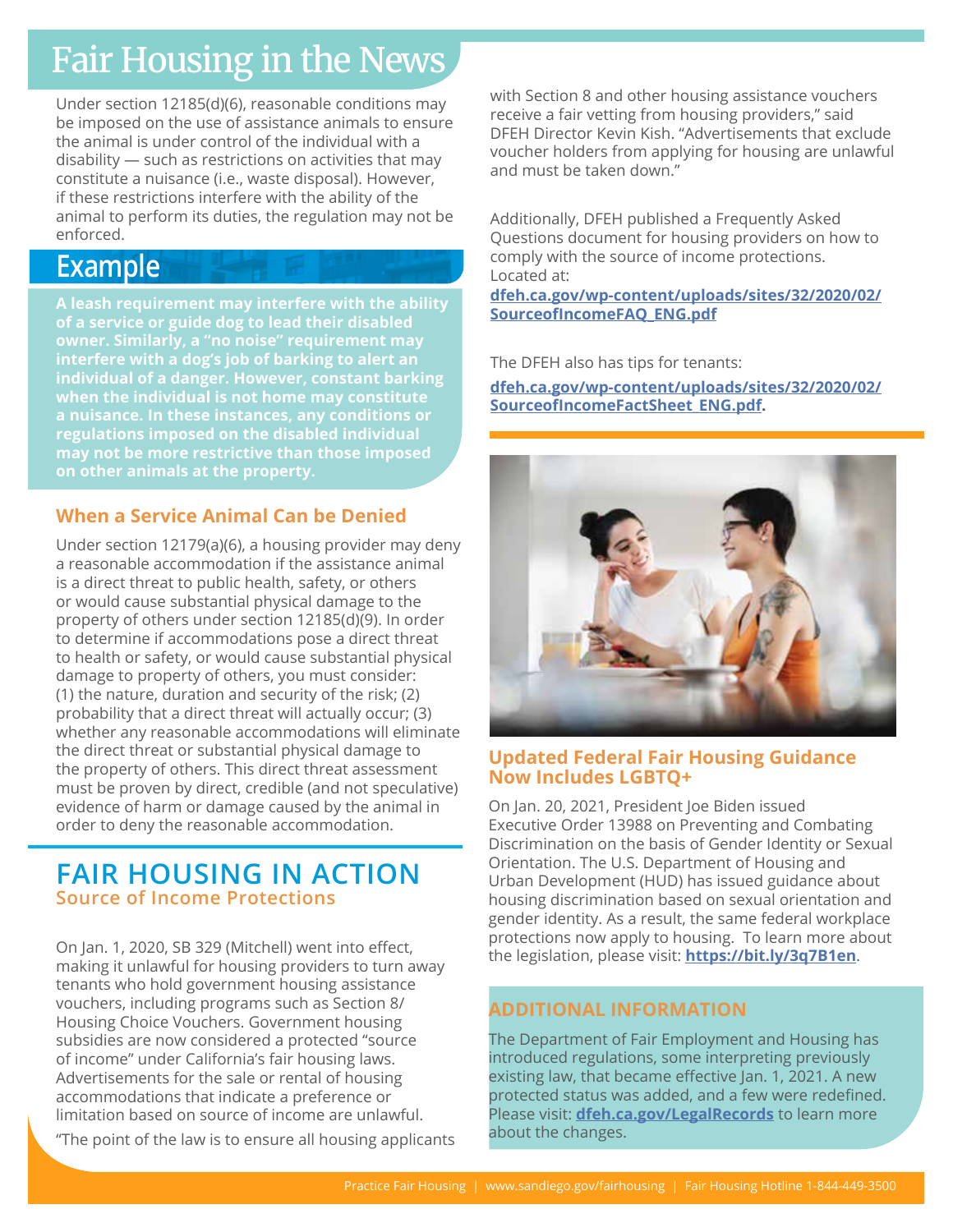### Fair Housing in the News Fair Housing in the News

### **Practice Fair Housing**

The 2021-2025 San Diego Regional Analysis of Impediments to Fair Housing Choice (AI) identified constraints to reducing discrimination based on: race, color, national origin, religion, sex, familial status (presence of children in the home), physical or mental disability, sexual orientation, source of income, marital status, age, ancestry, medical condition, genetic information, gender identity, gender expression, or any other arbitrary factor. The City of San Diego continued to engage with Legal Aid Society of San Diego, Inc., to provide outreach, education, investigation, and enforcement assistance related to Fair Housing in the City of San Diego. Legal Aid has a working relationship with several organizations that serve protected groups and provides these organizations with regularly scheduled trainings on a variety of topics, including fair housing. An outcome of these trainings has generated an increase in calls to the Fair Housing Hotline. Due to the pandemic, trainings were moved online, and paired testing was limited. Paired testing was also limited due to a reduced number of rentals on the market. Highlights of these actions can be found in the "At-a-Glance" section below.

> **Fiscal Year 2021 At a Glance Campaign Accomplishments** *July 1, 2020 – June 30, 2021*

- **• 222** Multilingual Informational Brochures Distributed
- **• 1,601** Fair Housing Inquiries Received
- **• 148** Fair Housing Discrimination Investigations Implemented
- **• 199** Fair Housing Investigations Resolved
- **• 36** \*Random Fair Housing Tests Conducted
- **• 26** Workshops and Webinars Conducted
- **• 246** Persons Educated Regarding Fair Housing Rights
- **\*** *Funded by CDBG and Fair Housing Initiative Program grant*



### Save the Dates

GET THE LATEST updates on Fair Housing events, workshops and activities at **www.sandiego.gov/fairhousing**

m

### **EVENTS CALENDAR**



*San Diego Regional Alliance Fair Housing Annual Webinar* 

**When: Wednesday & Thursday, April 20 - 21, 2022 9 a.m. to 1 p.m. each day** *- This is a paid event*

The SD Regional Alliance for Fair Housing (SDRAFFH) and the SD Housing Federation are proud to present the 7th Annual Fair Housing conference. In celebration of National Fair Housing Month in April, this Conference will explore critical fair housing issues with the theme: Unraveling Segregation: A New Era in Fair Housing. We are pleased to have **Gustavo Velasquez, Director of the CA Dept. of Housing & Community Development** to deliver this year's keynote address.

**To register visi[t: https://interland3.donorperfect.net/weblink/weblink.](   Link to Registration:  https://interland3.donorperfect.net/weblink/weblink.aspx?id=2&name=E357817) [aspx?id=2&name=E357817](   Link to Registration:  https://interland3.donorperfect.net/weblink/weblink.aspx?id=2&name=E357817)**

### RIL 26, 2022 | 2PM-4PM **Fair Housing Drawin** Webinary<br>Webinary Powiata Register: bit.ly/AprilHousingTraining

This training is free. Learn more about these topics ted Protections | Source of<br>Harassment and Domestic Fair Housing - The Basics | Dis<br>Income Protections | Covid-19<br>Violence Protections and more! Trends

**SAN DIEGO** 

SANDIEGO.GOV/FAIRHOUSING

City of San Diego COVID-19 Housing Stability Assistance Program: **[covidassistance.sdhc.org](http://covidassistance.sdhc.org)**

CA COVID-19 Rental Relief – Housing is Key

Need help with unpaid rent? **[housing.ca.gov/covid\\_rr/index.html](http://housing.ca.gov/covid_rr/index.html )**

Fair Housing trainings are held regularly. The schedule trainings are located here: **[sandiego.gov/cdbg/](http://sandiego.gov/cdbg/eventscalendar) [eventscalendar](http://sandiego.gov/cdbg/eventscalendar)**. **Hope you can join us!!!**